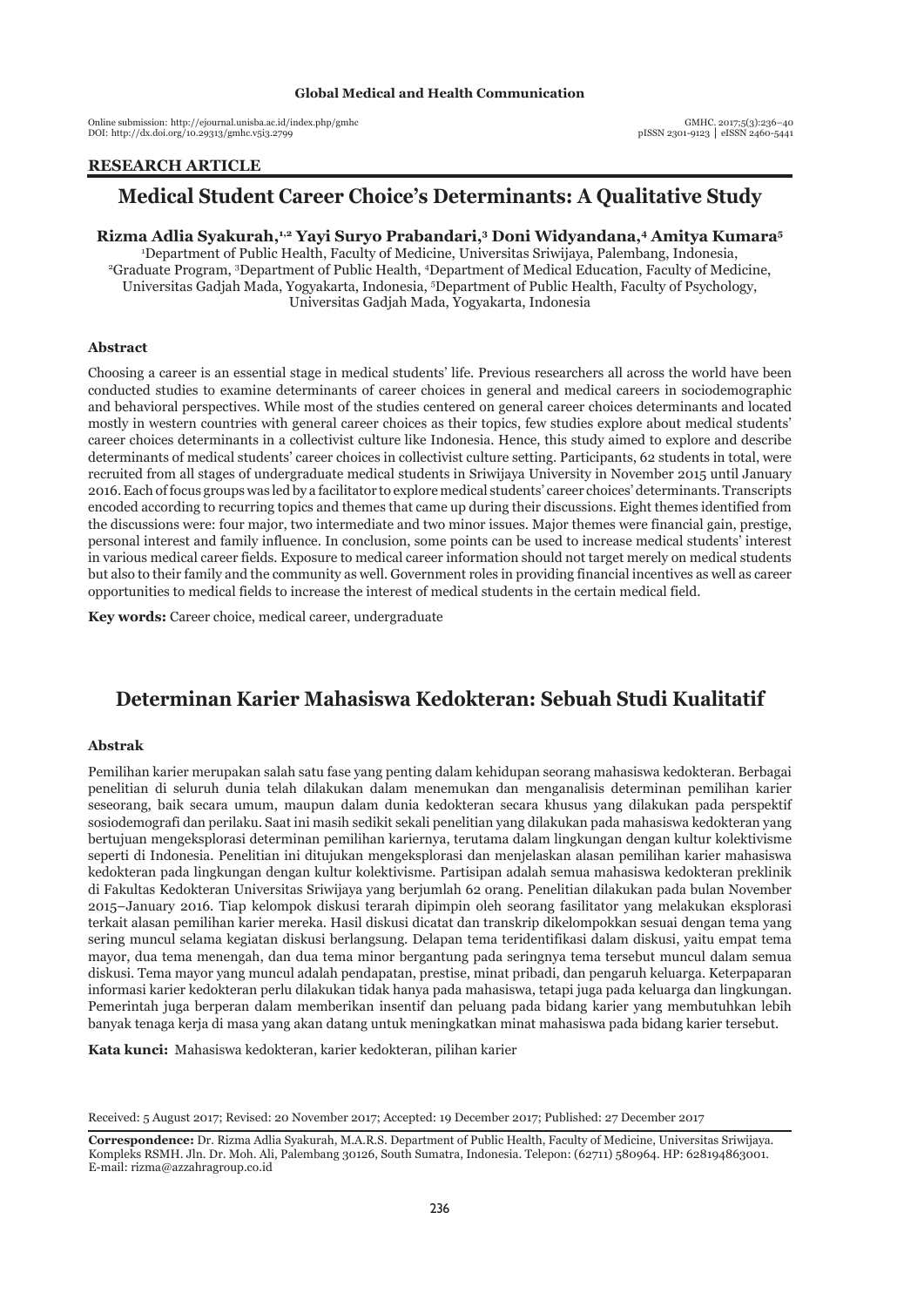## **Introduction**

Career decision making is an ongoing process throughout ones' academic live, so makes the medical career.1 The medical specialist is still considered the most sought after career options in the medical field.<sup>2-4</sup> Career preference towards specialists in a long-term affects the composition of the physician workforce. Because although other medical fields aren't as popular and interesting, those professions hold the same importance as specialists. However medical students aren't interested in pursuing those nonspecialist professions because they are considered to be less prestigious medical career professions.2

To fill the needed sectors and to balance the distribution of medical careers, finding determinants are importance to modify methods of admission selection, medical school curricula, practice opportunities to match local needs and student personal interests.<sup>5,6</sup> Generally, determinants of career decisions were in a vast spectrum, from personal characteristics, role model, characteristics of certain careers, to income related issue.<sup>2,3,5,7</sup> This study aimed to explore the determinants of medical students' career choice in collectivist culture setting which heavily regard social and community approval compared to individuality in choosing big decision in their lives, like career choices.

### **Methods**

The method used is qualitative study using focus group discussions to explore the determinants of medical students' career choice. Focus group discussions method were chosen in this study because this method capture real-life data in the social setting, and group dynamics bring out new insights that might now predict before. Focus group itself is useful in providing information about how people think, feel, or act regarding a specific topic.

The study started in November 2015 until January 2016. The medical students were asked to participate in the study; who recruited from all four years of undergraduate level. Every representative of each class briefed and described the focus group and given sign-up sheets for each class resulting in 62 students recruited as participants, which divided into seven focus groups according to their years of study.

The discussion guide constructed with questions designed to discover medical students' career choice determinants and their perception toward medical career and career development process in general. Each focus group was led by one facilitator and consisted of four until nine students. Facilitator stimulated the students to elaborate determinants of their career choices based on the provided discussion guide which trained beforehand. Each discussion lasted for one hour until one and a half hour. Author and one assistant were reviewing the transcript independently for three times and coded them according to the topics and themes derived from the discussion using thematic analysis method. The transcripts were coded manually and input in spreadsheets.

This study is a preliminary part of a dissertation titled "Model Development of Career Choice Introduction for Medical Students" which was reviewed and approved by the Ethics Committee at Universitas Sriwijaya Number: 398/KEPKRSMHFKUNSRI/2015.

#### **Results**

Focus groups discussions revealed eight themes related to medical students' career choices' determinants: four major, two intermediate and two minor themes (Table). Major themes appeared in all discussions are multiple responses. Intermediate themes found in more than half of discussions. Minor themes emerged in less than half the discussions. The preferred career among all the participants during discussions was specialists, followed by military/police physician.

Most students talked about their expected financial gain when they consider their career choices. Moreover, their parents and family also recommend them to certain specialists because they were believed to have significant revenue. Although the new system of social insurance started almost two years already, the students' expectation of financial reward in specific careers was the same. They also expressed the concern for family medicine and researcher to have the least recognition and financial gain.

## *"Being a specialist is identical with having lots of money, and famous too. But it's all about money in the end."* (FGD 2-2)

Prestige and public perception appeared to be affecting students and their parents in choosing the career. As the societies identify physicians to be the one in hospital being specialist, they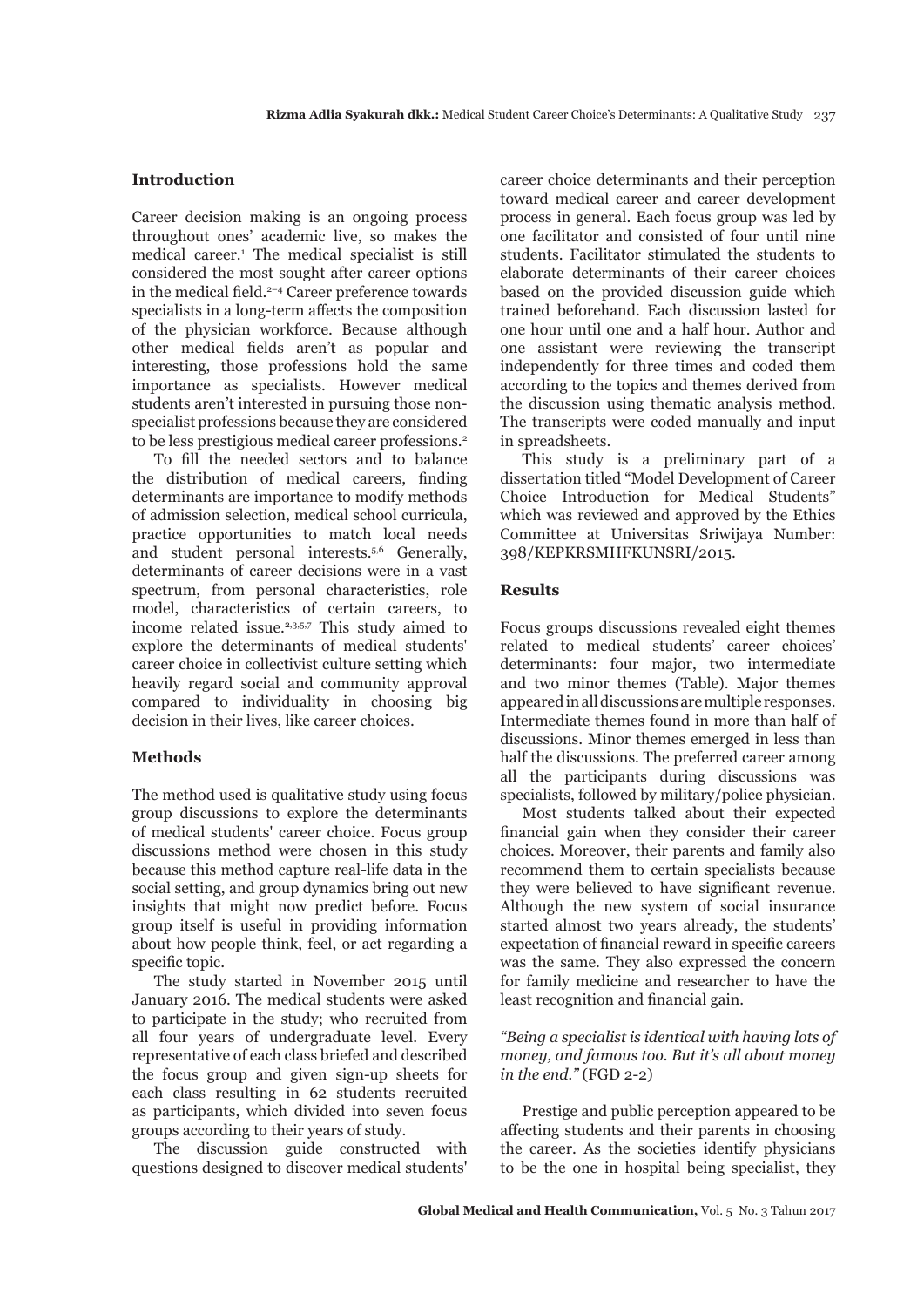|                     | <b>Financial Gain</b>                                              |
|---------------------|--------------------------------------------------------------------|
| Major               | Prestige<br>Public perception<br>Family pride                      |
|                     | Personal interest<br>Passion<br>Personal value<br>Lifestyle        |
|                     | Family influence<br>Parents influence<br>Extended family influence |
| <b>Intermediate</b> | Lecturer as role model<br>Career stability                         |
| Minor               | Career opportunity<br>Negative incidents                           |

## **Table Themes Identified from Focus Group Discussions**

also tend to prefer a specialty as their choice. Their parents will also be proud if they become a specialist. Public perceptions were also reflected in the mainstream media, as students and their family have a particular image and expectation when talking about a medical career in general and about specialists specifically.

*"If I will do pharmacology or nutrition, I'll choose the specialist path instead of the academic one, as Clinical Pharmacology Specialist or Clinical Nutrition Specialist instead of doing Master's Programs, as long as it has 'Sp' in front of it. Maybe because of my parents and relative's perspectives?"* (FGD 1-1)

Students chose the specific careers out of their interest, the value of their preferred lifestyle. This personal interest focused on their particular career choices or field generally, and motivated, so they aren't easy to be distracted by other decisions. Some students stated that their choices also influenced by their plan to have a family and wanting to spend more time with them. Some showed interest in non-clinical fields but worrying about whether they supported by their family and whether their interests can support their life financially.

*"Although my parents recommend me to be a* 

*pediatrician, I think it will be too busy for me, as a woman I don't want too cramped schedules."* (FGD 1-1).

Family influence was profoundly influential in medical students' decision in their career. In the collectivist environment, parents' and elderly's opinions heavily regarded. Many students felt like their career choice was not their own, and they need to negotiate their career choices with their family and partners. Family's perception of specific careers becoming more critical because their perception will affect their opinion and suggestions.

*"Lots of suggestions from my family to be specialist, they don't agree with another career."* (FGD 2-2)

## **Discussion**

Among all themes that arose during the discussions, financial gain, prestige, personal interest and family influences are dominating the discussions. The talks also mainly circled among how the students wanted to be specialists, despite the topic to be general medical career choices. It is similar to previous studies regarding clinical specialties' high interest in medical students. $2-4.7$ Students' concerns and their lack of knowledge and interest about non-specialist careers revealed the importance of medical career exposure to medical students. This knowledge needed for the moment students entering medical school and doing other activities to increase the acknowledgment of different career choices. Medical curricula can accommodate varieties of activities to introduce and inform them about careers they can choose.

Financial gains widely described as driven factors of career choices in both general and medical setting.8–10 Prestige as medical career determinants was also as supported by previous researchers to the extent of the point of view medical profession not for health, but for the status and power of medical profession itself.9,11 Personal interest is the only fundamental determinants and supported by theories and researchers.12,13 Concerning parental influence in career decision-making process in a collectivist culture, career congruence with parents and parents' career expectation were proven influential and supported by previous research.<sup>14</sup>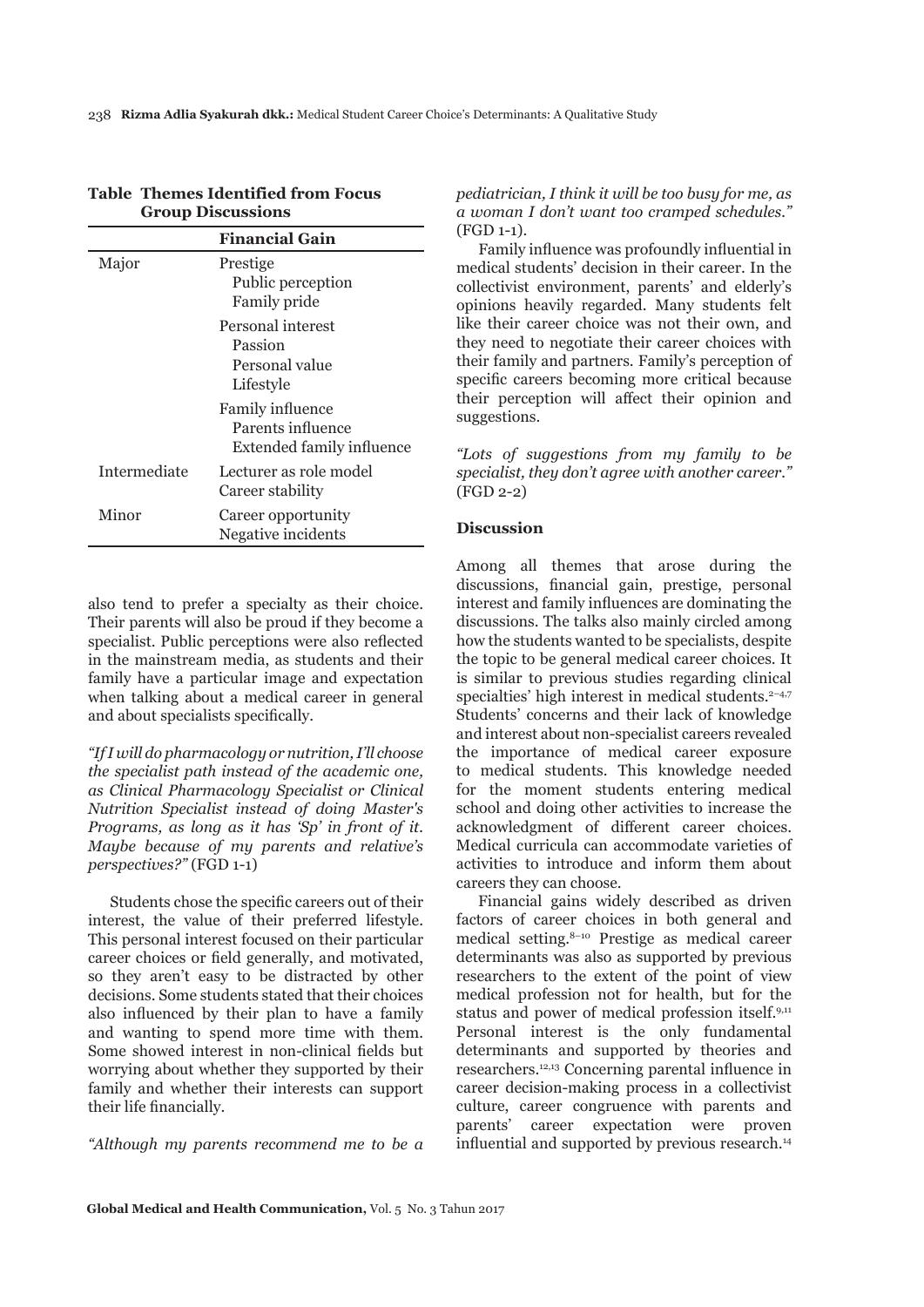Parental influence is the only theme that overlapped with all major themes, intermediate and minor themes as well.

Parental influence has the potential to influence others' determinants as they affect students more in a collectivist culture.14 Quotations regarding both financial, prestige, career stability and career opportunities overlapped with parents' opinion and suggestions. Parents and family pride were also the driving force for medical students' career choice as well. Overlapping theme between personal interest and family influence are in their shared values and lifestyle preference. Although the overlap was in negative context, in which parents suggest certain career because of its' financial expectation. On the other hand, the student wanted a laid back, and busyfree work lifestyle, or defined as controllable lifestyle.15 Parents also served as a role model just as lecturers if they were physicians themselves.16

Having an insight on these factors can lead to better understanding on how medical students and community in general think and feel towards medical careers. It gave more information on what intervention should be done, focusing on those major theme as the focus. Providing information about medical professions shouldn't only target the students but also their family, and community in general too. Moreover, the government need to elevate those much-needed careers with not only financial boost and career opportunity, but also to give those professions more position and spotlight in the community so that people will consider them as equal prestige to others, and students will consider those career fields.

## **Conclusion**

Our findings showed that financial gain, prestige, personal interest and family influence as major influencing factors toward career choice. These insights can be used to construct effective method to promote other careers, to adjust medical curricula with additional information about medical careers, and to regulate and promote certain medical careers needed to support government's program.

## **Conflict of Interest**

The authors declare no conflict of interests.

## **References**

- 1. Super DE. A life-span, life-space approach to career development. J Vocat Behav. 1980;16(3):282–98.
- 2. Syakurah RA, Sari DA, Riansyah D, Yolanda P. Determinan pilihan karier mahasiswa fakultas kedokteran sebagai spesialis di Indonesia. JPKI. 2014;3(2):132–6.
- 3. Burrack JH, Irby DM, Carline JD, Ambrozy DM, Ellsbury KE, Slitter FT. AA study of medical students' specialty-choice pathways: trying on possible selves. Acad Med. 1997;72(6):534–41.
- 4. Nurhayati E, Respati T, Budiman. Pilihan karier lulusan program pendidikan profesi dokter Universitas Islam Bandung tahun 2015. GMHC. 2016;4(2):87–92.
- 5. Kiker BF, Zeh M. Relative income expectations, expected malpractice premium costs, and other determinants of physician specialty choice. J Health Soc Behav. 1998;39(2):152–67.
- 6. Lefevre JH, Roupret M, Kerneis S, Karila L. Career choices of medical students: a national survey of 1780 students. Med Educ. 2010;44(6):603–12.
- 7. Syakurah RA, Prabandari YS, Widyandana D, Kumara A. Career choices, determinants, and need for medical career introduction among medical students. Int J Res Med Sci. 2017;5(5):1998–2002.
- 8. Reinhardt UE. The net present value and other economic implications of a medical career. Acad Med. 2017;92(7):907–11.
- 9. Moore JN, McDiarmid AJ, Johnston PW, Cleland JA. Identifying and exploring factors influencing career choice, recruitment and retention of anesthesia trainees in the UK. Postgrad Med J. 2017;93(1096):61–6.
- 10. AbouZaid LZ, Nabil NM, Al-Fadil SO, Alatmi A, Saeed AA. Career choice and its influencing factors: perception of senior medical students. J Contemp Med Educ. 2014;2(3):168–73.
- 11. Abbott A. The system of professions: an essay on the division of expert labor. Chicago: University of Chicago Press; 1988.
- 12. Lent RW, Brown SD, Hackett G. Toward a unifying social cognitive theory of career and academic interest, choice, and performance. J Vocat Behav. 1994;45(1):79–122.